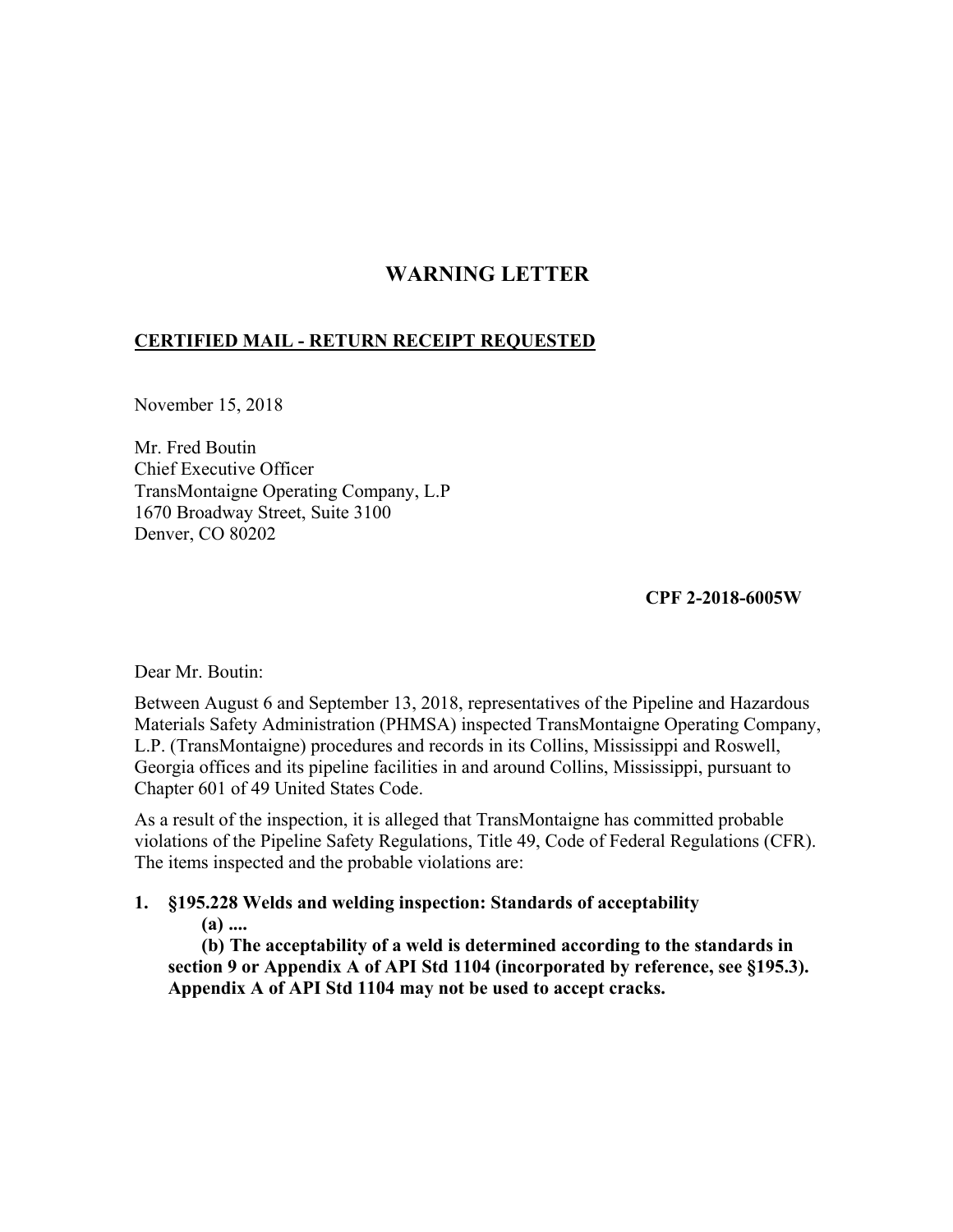TransMontaigne failed to comply with the regulation because it did not determine the acceptability of welds according to the standards in section 9 or Appendix A of the incorporated by reference (IBR) edition of API Standard 1104.

PHMSA's review of weld inspection records showed that, on or about April 18, 2018, the acceptability of 15 welds was determined according to the  $21<sup>st</sup>$  edition of API Standard 1104. Per  $§195.3$ , the  $20<sup>th</sup>$  edition of API Standard 1104 IBR at the time of the determinations.

Subsequent to PHMSA's inspection, TransMontaigne provided an analysis demonstrating that all welds determined acceptable per the  $21<sup>st</sup>$  edition of API Standard 1104 also met the acceptability standards in the  $20<sup>th</sup>$  edition.

### **2. §195.222 Welders and welding operators: Qualification of welders and welding operators.**

**(a) Each welder or welding operator must be qualified in accordance with section 6, section 12, Appendix A or Appendix B of API Std 1104 (incorporated by reference, see §195.3), or section IX of the ASME Boiler and Pressure Vessel Code (ASME BPVC), (incorporated by reference, see §195.3) except that a welder or welding operator qualified under an earlier edition than listed in §195.3, may weld but may not requalify under that earlier edition.** 

TransMontaigne failed to comply with the regulation because it did not qualify each welder in accordance with section 6, section 12, Appendix A or Appendix B of API Standard 1104 (incorporated by reference, *see* §195.3).

PHMSA's review of TransMontaigne welder performance qualification (WPQ) records identified two WPQs, performed on or about April 11, 2018, where destructive test results were "per API 1104 Latest Approved Edition." Per  $\S$ 195.3, the 20<sup>th</sup> edition of API Standard 1104 was IBR when the WPQ testing was performed. The two WPQ records did not provide sufficient detail to determine whether the welders were qualified under the  $20<sup>th</sup>$  edition of API Standard 1104.

#### **3. §195.589 What corrosion control information do I have to maintain.**

**(a) ....** 

**(c) You must maintain a record of each analysis, check, demonstration, examination, inspection, investigation, review, survey, and test required by this subpart in sufficient detail to demonstrate the adequacy of corrosion control measures or that corrosion requiring control measures does not exist. You must retain these records for at least 5 years, except that records related to §§195.569, 195.573(a) and (b), and 195.579(b)(3) and (c) must be retained for as long as the pipeline remains in service.** 

 TransMontaigne failed to comply with the regulation because it did not maintain a record of each analysis, check, demonstration, examination, inspection, investigation, review, survey, and test required by this subpart in sufficient detail to demonstrate the adequacy of corrosion control measures. Specifically, TransMontaigne did not maintain atmospheric corrosion control monitoring records in sufficient detail to demonstrate that it had inspected